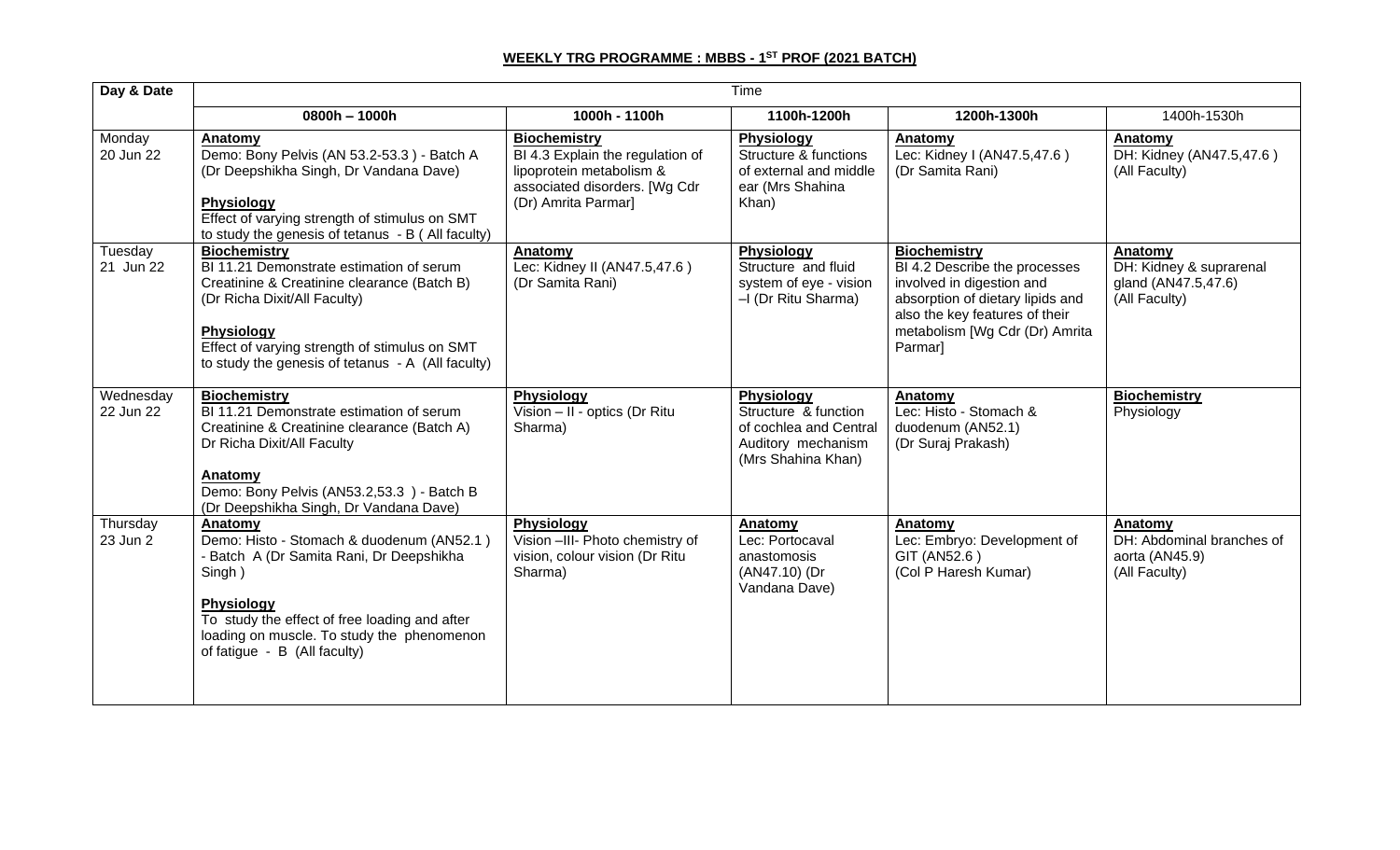| Day & Date            |                                                                                                                                                                                                                                                                                                                                                      |                                                                                                                                                                                                                                                              |                                                                                           |                                                                              |                                                                                           |  |  |  |
|-----------------------|------------------------------------------------------------------------------------------------------------------------------------------------------------------------------------------------------------------------------------------------------------------------------------------------------------------------------------------------------|--------------------------------------------------------------------------------------------------------------------------------------------------------------------------------------------------------------------------------------------------------------|-------------------------------------------------------------------------------------------|------------------------------------------------------------------------------|-------------------------------------------------------------------------------------------|--|--|--|
|                       | Time                                                                                                                                                                                                                                                                                                                                                 |                                                                                                                                                                                                                                                              |                                                                                           |                                                                              |                                                                                           |  |  |  |
|                       | 0800h - 1000h                                                                                                                                                                                                                                                                                                                                        | 1000h - 1100h                                                                                                                                                                                                                                                | 1100h-1200h                                                                               | 1200h-1300h                                                                  | 1400h-1530h                                                                               |  |  |  |
| Friday<br>24 Jun 22   | <b>Biochemistry</b><br>SGD - BI 4.2 Describe the processes<br>involved in digestion and absorption of<br>dietary lipids and also the key features of<br>their metabolism (Batch B) (All Faculty)<br><b>Physiology</b><br>To study the effect of free loading and<br>after loading on muscle. To study the<br>phenomenon of fatigue - A (All faculty) | 1000-1300hrs<br><b>Community Medicine.</b><br>Family Visit, Tilak Nagar Transact<br>Walk (Roll No 01 -25)<br>(Dr.Gurmeet Kaur)<br>(Roll No 26 - 50) (Dr. Kritika)<br>1000-1300hrs<br>Anatomy<br>ECE/Family adoption - Physiology<br><b>PSM (All Faculty)</b> | <b>Biochemistry/ Physiology/Anatomy</b><br>ECE Phy                                        | PL<br>DH: Posterior<br>abdominal wall<br>$(45.1, 45.2)$ All<br>Faculty)      |                                                                                           |  |  |  |
| Saturday<br>25 Jun 22 | <b>Biochemistry</b><br>SGD - BI 4.2 Describe the processes<br>involved in digestion and absorption of<br>dietary lipids and also the key features of<br>their metabolism (Batch A) All Faculty<br>Anatomy<br>Demo: Histo - Stomach & duodenum<br>(AN52.1) - Batch B<br>(Dr Vandana Dave, Ms Ruchi Dhuria)                                            | <b>Physiology</b><br>Autonomic nervous system I-<br>Organisation [Col SP Singh (Retd)]                                                                                                                                                                       | <b>Physiology</b><br>Autonomic nervous system I<br>- Organisation [Col SP Singh<br>(Retd) | Anatomy.<br>Lec: Post. Abdominal<br>Wall (AN 45.1,45.2)<br>(Dr Alok Acharya) | 1400-1530hrs<br><b>PSM</b><br>Health Hazards -<br>Noise and Radiation<br>(Dr. Nidhi Budh) |  |  |  |

Case File : 2629/Trg/ACMS

Distr :-

Dean's Office – for info.

Est Branch, Boy's Hostel & Girls Hostel, Department of Anatomy, Department of Biochemistry, Department of Physiology & Department of Community Medicine.

Sd/-x-x-x-x-x-x-x-x<br>(Dr Jesy Varghese) Wg Cdr (Retd) Dated : 20 Jun 22 **OIC Academics & Trg**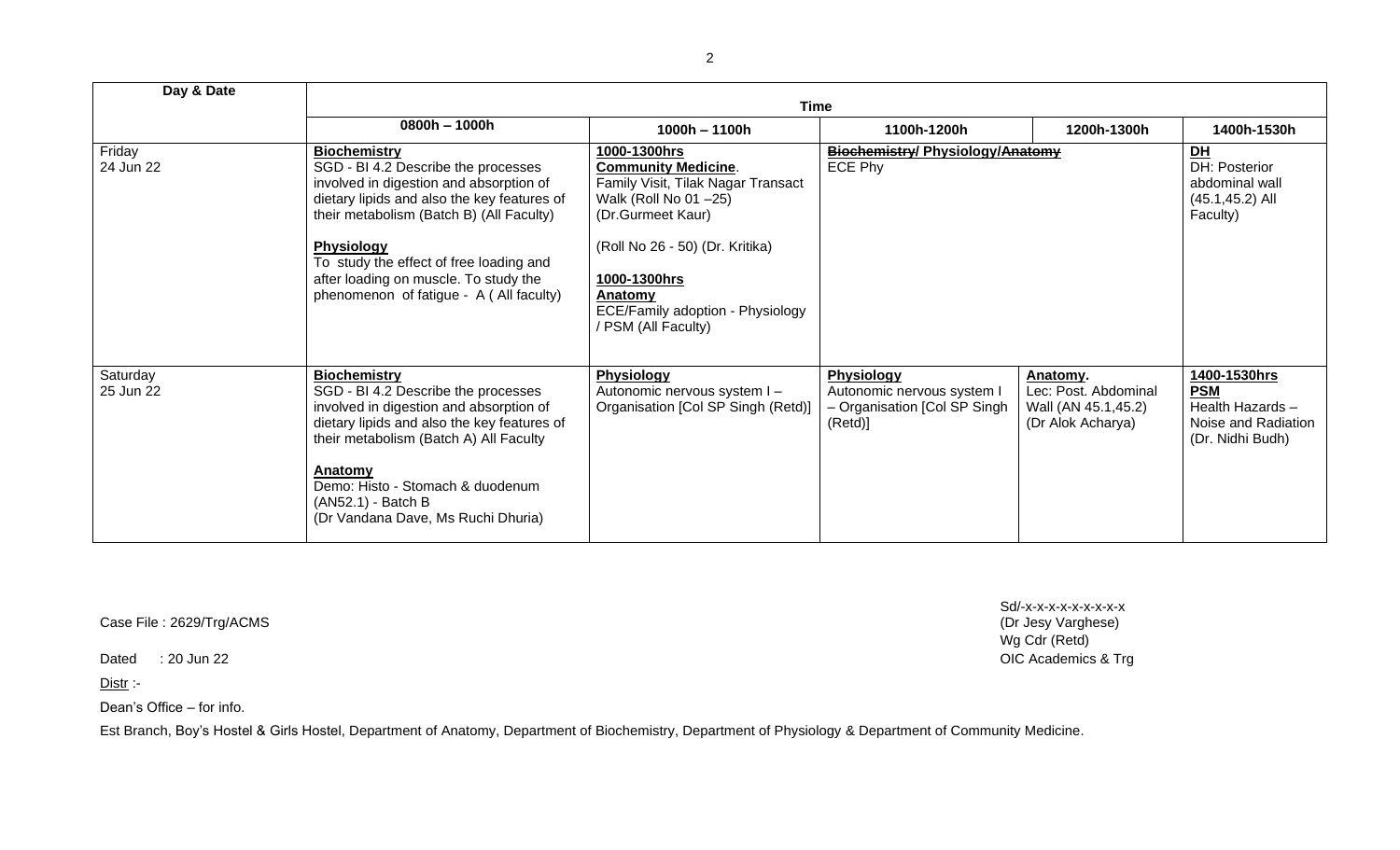|                        | <b>Time</b>                                                                                  |                                                                         |                |                                                                                                          |                                                |                 |                                                                                                                        |                                                                       |                                                                   |  |
|------------------------|----------------------------------------------------------------------------------------------|-------------------------------------------------------------------------|----------------|----------------------------------------------------------------------------------------------------------|------------------------------------------------|-----------------|------------------------------------------------------------------------------------------------------------------------|-----------------------------------------------------------------------|-------------------------------------------------------------------|--|
| Day & Date             | 0800H -0900H                                                                                 | $0900H - 1000H$                                                         | 1000-<br>1015h |                                                                                                          | 1015H-1300H                                    | 1300H-<br>1330H | 1330H-1430H                                                                                                            | 1430H-1530H                                                           | 1530H-1630H                                                       |  |
| Monday<br>20 Jun 22    | Pathology.<br>Atherosclerosis - I (Dr. Rachna<br>Gulati)                                     | Pharma.<br>Antitubercular drugs 1/2 (Dr S<br>Pradhan)                   |                | Clinics.                                                                                                 | As per clinical Roster                         |                 | Microbiology.<br>Overview of viral infections & lab diagnosis of viral infections<br>1/2 (Dr Anuradha Makkar)          |                                                                       |                                                                   |  |
| Tuesday<br>21 Jun 22   | FMT:<br>Identification<br>(Dr SK Sharma)                                                     | Microbiology.<br>Tuberculosis 1/2 (Lt Col ID<br>Khan)                   |                | -do-                                                                                                     |                                                |                 | Microbiology.<br>Tuberculosis 2/2 (Lt Col ID<br>Khan)                                                                  | <b>Community Medicine.</b><br>Filariasis (Dr. Samar<br>Hossain)       | Pathology<br>Atherosclerosi<br>$s$ – II (Dr.<br>Rachna<br>Gulati) |  |
| Wednesday<br>22 Jun 22 | <b>MED/SURG/OBG</b><br>Applied Anatomy and<br>Physiology of Oesophagus (Dr.<br>Nidhi Dahiya) | Pathology.<br>Aneurysm (Dr. Rachna<br>Gulati)                           | <b>Recess</b>  | -do-                                                                                                     |                                                | Lunch           | FMT:<br>Identification (Dr SK Sharma)                                                                                  | MED/SURG/OBG/PATH<br>Infectious Ddisease-II (Dr.<br>Sharmila Dudani)  |                                                                   |  |
| Thursday<br>23 Jun 22  | Pathology<br>Myocardial Infarction-I (Dr.<br>Rachna Gulati)                                  | Pharma:<br>Antitubercular drugs 2/2 (Dr<br>S Pradhan)                   |                | -do-                                                                                                     |                                                |                 | Pharma:<br>Skill Test (All faculty)                                                                                    | Pharma:<br>Skill Test (All faculty)                                   |                                                                   |  |
| Friday<br>24 Jun 22    | Pharma:<br>Bronchial Asthma 2/2 (Dr<br>Neena Katoch)                                         | Pathology<br>Myocardial Infarction-II (Dr.<br>Rachna Gulati)            |                | -do-                                                                                                     |                                                |                 | Pathology<br>Meningitis (Dr Sharmila Dudani)                                                                           | Pathology<br>Clinical card- Myocardial<br>Infarction<br>(All Faculty) |                                                                   |  |
| Saturday<br>25 Jun 22  | Microbiology<br>Lab diagnosis of viral infections<br>2/2 (Dr. Anuradha Makkar)               | $0900h - 1300h$<br>Pharma:<br>Fibrinolytic drugs (Sqn Ldr<br>Pallivi D) |                | 1000H-1145H<br>Pharma/Micro/<br>Path/CM<br>Rheumatic<br><b>Heart Disease</b><br>(Dr. Sharmila<br>Dudani) | 1200H-1300H<br>Genetics-I (Dr.<br>Aditi Rawat) |                 | $1330h - 1530h$<br>MICRO/PATH/PHARMA/FMT/<br>$\underline{\underline{\mathsf{CM}}}$<br>Essential Medicine (All faculty) | 1330h - 1530h<br>Pharma<br><b>Essential Medicine (All</b><br>faculty) |                                                                   |  |

Case File : 2629/Trg/ACMS

Dated : 20 Jun 2022 OIC Academics & Trg

Distr :- Dean's Office – for info. Est Branch, Department's of Pathology, Microbiology, Pharmacology, Community Medicine, Forensic Medicine, Medicine, Surgery, Obst & Gynae, Boy's Hostel & Girls Hostel, Notice Board.

Sd/-x-x-x-x-x-x-x-x-x Wg Cdr (Retd)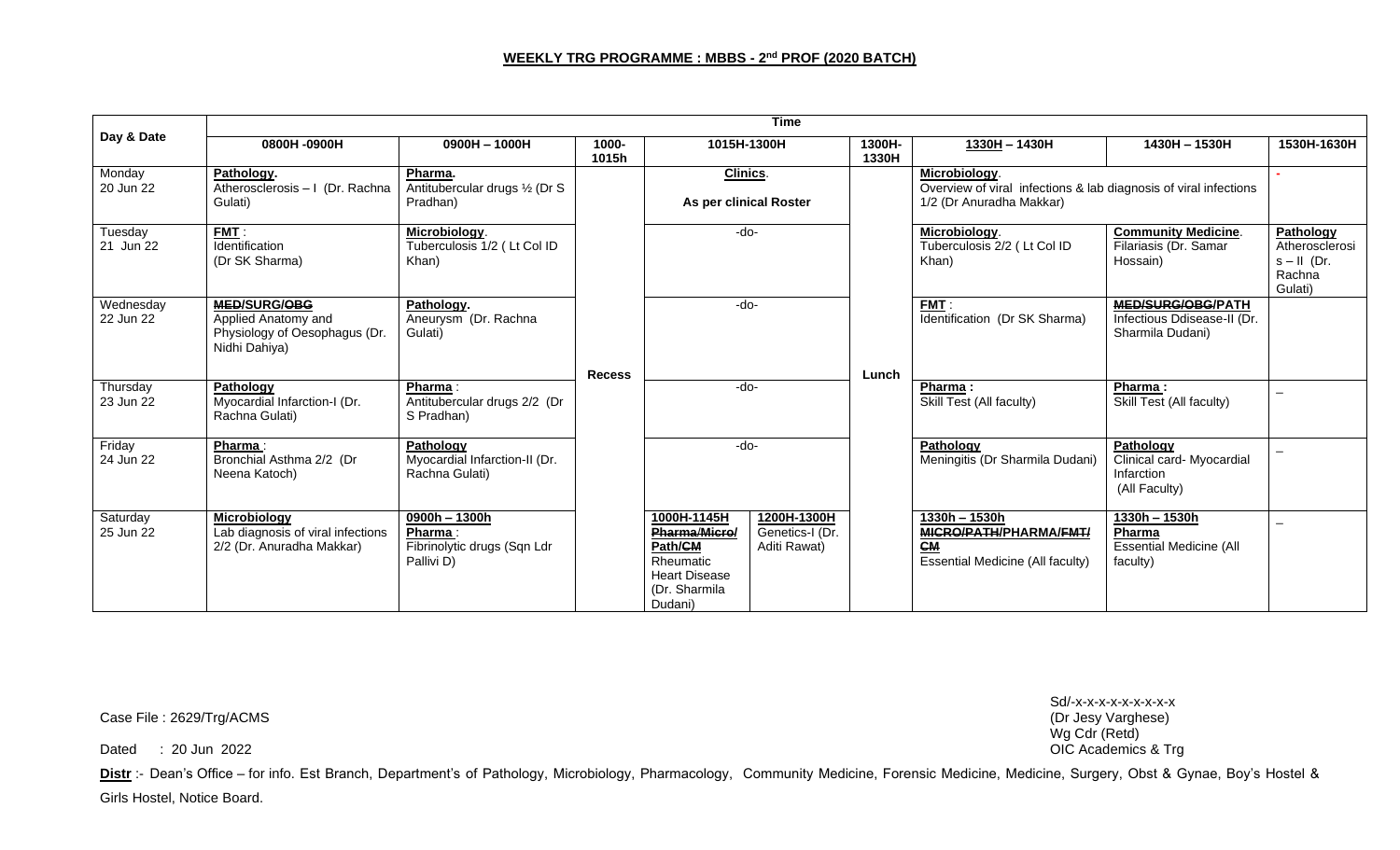## **WEEKLY TRG PROGRAMME : MBBS - 3 rd PROF PART I (2019 BATCH)**

| Date & Day             | <b>Time</b>                                                                                            |                                                                             |                 |                                                                                                                                   |                  |                                                                                       |                                                                                            |  |  |  |
|------------------------|--------------------------------------------------------------------------------------------------------|-----------------------------------------------------------------------------|-----------------|-----------------------------------------------------------------------------------------------------------------------------------|------------------|---------------------------------------------------------------------------------------|--------------------------------------------------------------------------------------------|--|--|--|
|                        | 0800h -0900h                                                                                           | 0900h - 1000h                                                               | 1000-<br>1015hr | $1015h - 1300h$                                                                                                                   | 1300h -<br>1330h | $1330h - 1430h$                                                                       | 1430h-1530h                                                                                |  |  |  |
| Monday<br>20 Jun 22    | Obst & Gynae.<br>Classify define & discuss the Aetiology &<br>management of abortion-1 (Dr. SK Gulati) | Ophthal.<br>Classification of Glaucoma &<br>POAG (Dr. Sonam Karan)          |                 | <b>Clinics.</b><br>As per clinical Roster                                                                                         |                  | <b>Community Medicine.</b><br>Tuberculosis-<br>Epidemiology<br>(Dr. Gurmeet Kaur)     | Medicine.<br>Ac. Viral Hepatitis (Dr.<br>Dheeraj Kumar)                                    |  |  |  |
| Tuesday<br>21 Jun 22   | FMT.<br>Practical Exam 3rd Term End (All Faculty)                                                      | FMT.<br>Practical Exam 3rd Term End (All<br>Faculty)                        |                 | FMT.<br>Practical Exam 3rd Term End<br>(All Faculty)                                                                              |                  | FMT.<br>Practical Exam 3rd Term End (All Faculty)                                     |                                                                                            |  |  |  |
| Wednesday<br>22 Jun 22 | <b>Paediatrics</b><br>Haemophilia (Dr Shradha Joshi)                                                   | Medicine.<br>RRT (Dr. SK Panda)                                             | <b>Recess</b>   | Clinics.<br>As per clinical Roster                                                                                                | Lunch            | Psychiatry.<br>(PS4.4) management of<br>SUD-Behavioural (L)<br>(Surg Cdr Neha Sharma) | Anaesthesia<br>Complication of<br>general anaesthesia<br>(Maj Praveen KN)                  |  |  |  |
| Thursday<br>23 Jun 22  | Ophthal.<br>PACG (Sqn Ldr Robin)                                                                       | ENT.<br>Revision (Dr. Rohit Bhardwaj)                                       |                 | -do-                                                                                                                              |                  | Surgery.<br><b>Hand Space Infections</b><br>(Gp Capt M Murali)                        | Radiodiagnosis &<br>Radiotherapy.<br>$\overline{Ab}$ domen – acute<br>Abdomen (Maj Shikha) |  |  |  |
| Friday<br>24 Jun 22    | Obst & Gynae:<br>Classify define & discuss the Aetiology &<br>management of abortion-2 (Dr. SK Gulati) | <b>Community Medicine:</b><br>$\overline{\text{NTEP}} - I$ (Dr. Nidhi Budh) |                 | $-do-$                                                                                                                            |                  | <b>Community Medicine:</b><br>NTEP- II (Dr. Nidhi Budh)                               | Ortho.<br>Fracture rdius & ulna<br>(Dr P Gopal)                                            |  |  |  |
| Saturday<br>25 Jun 22  | Ophthal.<br>Secondary Glaucomas (Dr. Jyotsna Attri)                                                    | Dermatology.<br>Vitiligo (Lt Col Amit Bahuguna)                             |                 | <b>FMT</b><br>Mortuary visit for Autopsy<br>Demonstration<br>(Roll No. 26 - 50)<br>(Batch - B) (Dr JP Singh & Dr<br>Pooja Gajmer) |                  |                                                                                       |                                                                                            |  |  |  |

Case File : 2629/Trg/ACMS

**Distr** :-

1. Dean's Office - for info pl. 2. Est Branch - for info pl.

3. Department's of FMT, Community Medicine, Psychiatry, Paed, Medicine, Surgery and Obst & Gynae, Opthal, ENT, Anaesthesia, Radiodiagnosis & Radio Therapy, Ortho, Dermatology and Biochemistry.

4. Boy's Hostel Notice Board & Girl's Hostel Notice Board.

Sd/-x-x-x-x-x-x-x-x-x Wg Cdr (Retd) Dated 20 Jun 2022 **OIC Academics & Trg**